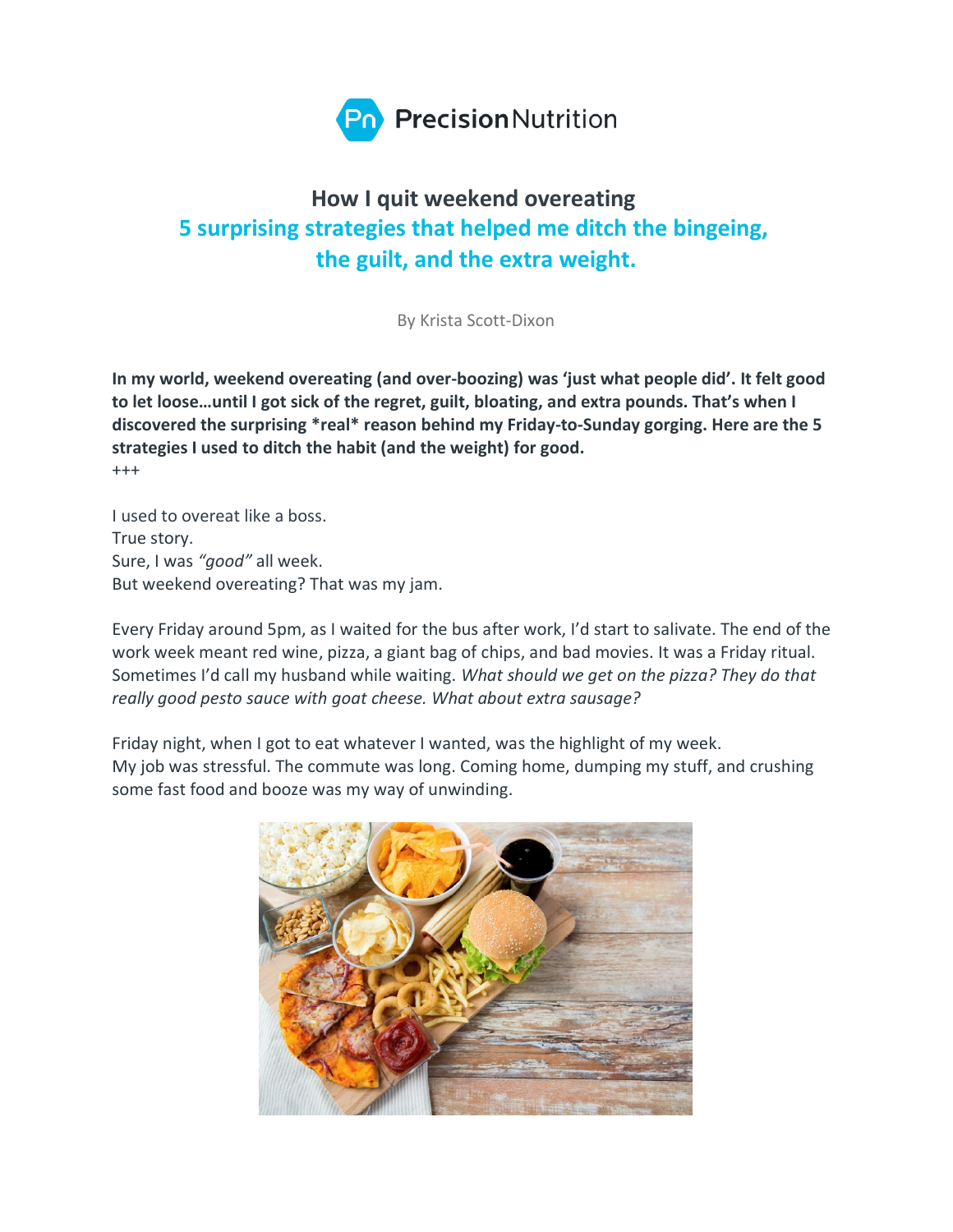

However…

Friday became a gateway drug to the rest of the weekend. I ate big breakfasts on Saturdays before I went to the gym, and big lunches afterwards. I went out on Saturday nights for drinks and a heavy meal. Or stayed home for more takeout and movies on the couch.

Then came Sunday brunches, of course. And picking up some of *those amazing cookies at that little coffee shop* on Sunday walks. And, naturally, you close weekends with a big Sunday roast… because it's Sunday.

*Because it's Friday. Because it's Saturday. Because it's Sunday.* Which bled into: *Because it's Thursday night.* Technically close enough to Friday. Fridayadjacent, and good enough.

**In my head, the weekend was a time where "normal rules" didn't apply. It was a time to relax, put my feet up, and let the soothing crunching and chewing take me away.** I'm not talking about compulsive bingeing here. That's where you have episodes of eating without thinking, almost like you're on autopilot. (People with binge eating disorder feel disassociated while overeating and that can be hard to break without help from a doctor or therapist.)

But for me, it wasn't that. Rather, mine was the kind of overeating where you're all-in: a convenient, stress-fueled, often social, *habit*. My social circle was happy to support it. I had binge buddies and pizza pals. As far as I was concerned, going hog wild was *just what people did* on weekends. Looking back, I *also* know that in the face of a stressful job and overwhelming responsibilities my overeating ritual made me feel sane and human.

After a while, though, weekend overeating started to suck.

As every overeater knows, the joy of runaway indulgence comes with consequences. You feel physically uncomfortable, bloated, perhaps even sick to your stomach. Mentally, you feel crappy. Guilty. Regretful. Maybe angry at yourself. Or just angry in general. And while weight fluctuation is inevitable when you're trying to get in shape, if you want to stay healthy and fit, or make fitness and health a permanent part of your lifestyle, then weekend overeating can sabotage your goals.

Aside from the obvious extra body fat or stalled performance, there's other unwanted stuff. Like your joints hurt because of inflammation from last night's junk food. Or you're too full to run properly. Or you lie awake in bed with meat sweats, huffing in small breaths around the food-baby in your belly. Yet the cycle can be hard to break.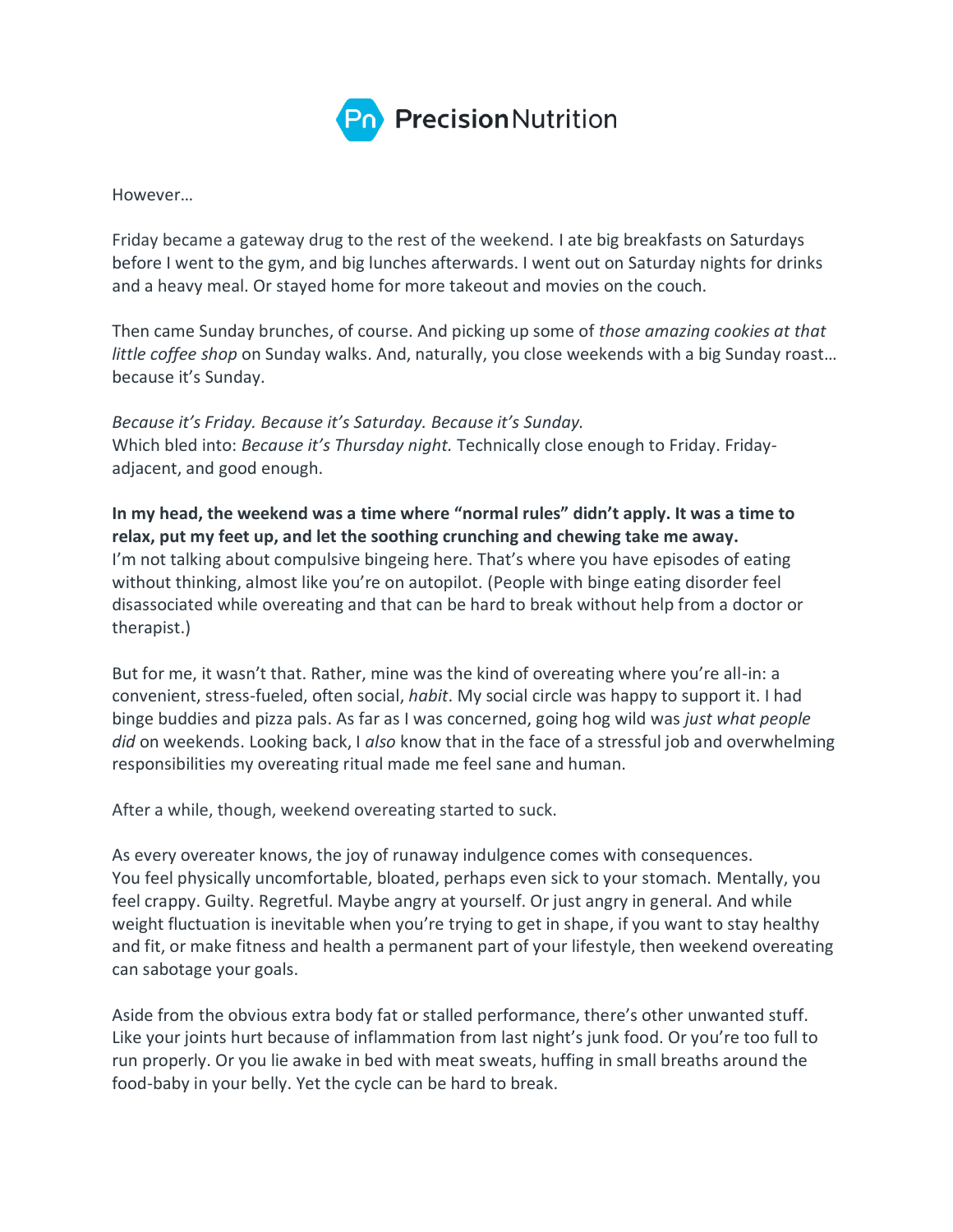

#### **I tried to get it under control.**

I started cutting deals with myself, such as, if it's "real food" then it's okay to overeat. (Cue jars of almond butter, spinach pizzas, and all-you-can-eat sushi.) During the week, I trained harder. Ate less. Tracked low and high calories in a spreadsheet. But every starvation attempt was inevitably followed by an even bigger blowout on the weekend. The cycle continued; my health and fitness goals remained elusive. Then I made a surprising discovery.

How did I finally break free of my weekend overeating cycle? Maybe not how you think.

I didn't use "one weird trick", or biological manipulation, or reverse psychology. **With some help from a [nutrition](https://pacenutritioncoaching.com/) coach, I realized that my eating habits on Friday, Saturday, and Sunday weren't the only challenge. There were some questionable weekday habits, too. Habits that were perhaps even more crucial to the whole picture.** Once I identified my work-week eating patterns, and how they were affecting my weekend behavior, I developed a healthier relationship with food… and myself.

#### **Here are the 5 strategies that helped me turn things around.**

Strategy #1: I aimed for "good enough" instead of "perfect".

I've seen it in so many [Precision Nutrition Coaching](https://pacenutritioncoaching.com/) clients. They want to follow the "perfect" diet. So, they adhere to strict meal plans (to the last measured teaspoon) Monday to Friday. And, the whole week, they worry incessantly about screwing things up. By the weekend, though, the willpower gives out. They're so sick of restrictive eating and can't wait to eat food they actually enjoy. Bring on the weekend binge!

For most of them, there are only two options: perfect or crap. So, the logic follows: *"It's Saturday, I'm out to lunch with my family, and I can't have my perfect pre-portioned kale* salad like I usually do, so instead I'll just overeat a giant bacon cheeseburger and a huge heap of *fries."*

If you take "perfect" off the table, things change. You feel empowered because there are now other options. Instead of kale salad vs. five servings of fries, there's: "I'm actually in the mood for a salad with my burger because I had fries at that work lunch on *Thursday."*

**Therefore, my solution: Always aim for "good enough".**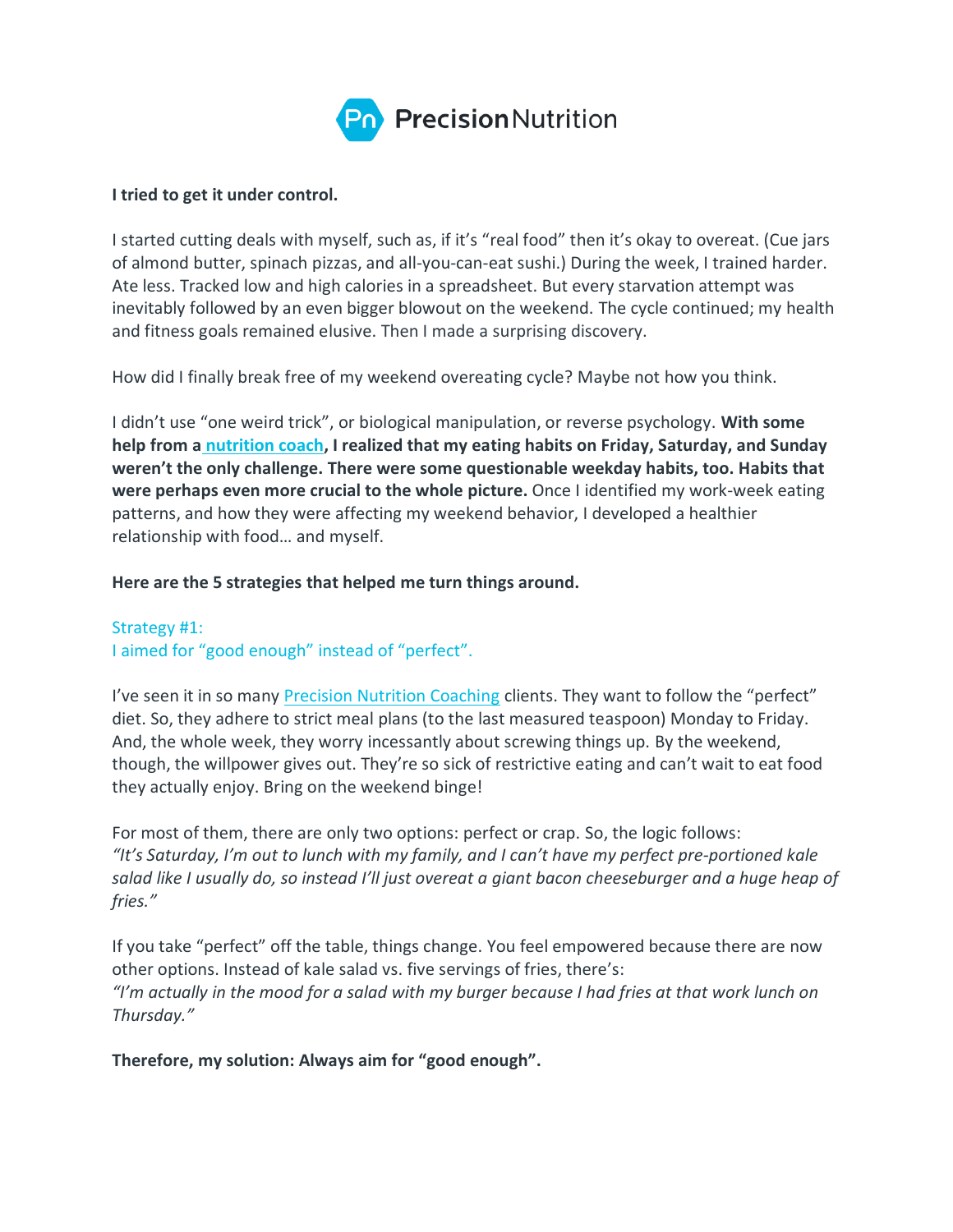

Throughout the work week *and* the weekend, I started to consider my health and fitness goals, what I was in the mood for, what was available, etc. I came up with a definition of "good enough," and aimed for that.

**Remember: The decent method you follow is better than the "perfect" one you quit.**

## Strategy #2: I let go of my food rules.

If perfectionism is the Wicked Witch of overeating, then food rules are the flying monkeys. Food rules tell you:

- *what* you can and can't eat,
- *when* you can or can't eat it,
- *how* you can or can't eat it, and/or
- *how much* you can or can't have.

Spreadsheet time! These rules take up an awful lot of mental real estate. They also set you up for disinhibition… aka "the F\*\*\* It Effect". Here's how the F\*\*\* It Effect works:

Let's say your #1 food rule is Don't Eat Carbs. No croutons on the salad; won't touch a sandwich; no potatoes with your omelet. Thanks. But this Friday night, you find yourself out with friends, and everyone's having beer and pizza. You hold out for a bit. Finally, you give in and grab a slice. That means f\*\*\* it, you've "blown your diet", so you might as well keep eating. Cue the binge and uncomfortable after effects.

Of course, if you have one food rule, you probably have several. That means there are lots of ways to "mess up" (and disinhibit). Maybe all night. *Maybe all weekend.* Eating by the rules almost always leads to overeating crap, because once you deviate, there's nothing left to guide you.

#### **My solution: I ditched the rules and let hunger be my guide.**

Non-dieters (or so-called "normal eaters") eat when they're physically hungry and stop when they're physically full, no matter if it's Wednesday or Saturday, morning or evening, work lunch or happy hour. Start by paying attention to your own food rules and responses. When, where, and how are you likely to say, "F\*\*\* it?" What might happen if you let go of that rule and really tuned in to your physical hunger and fullness cues instead?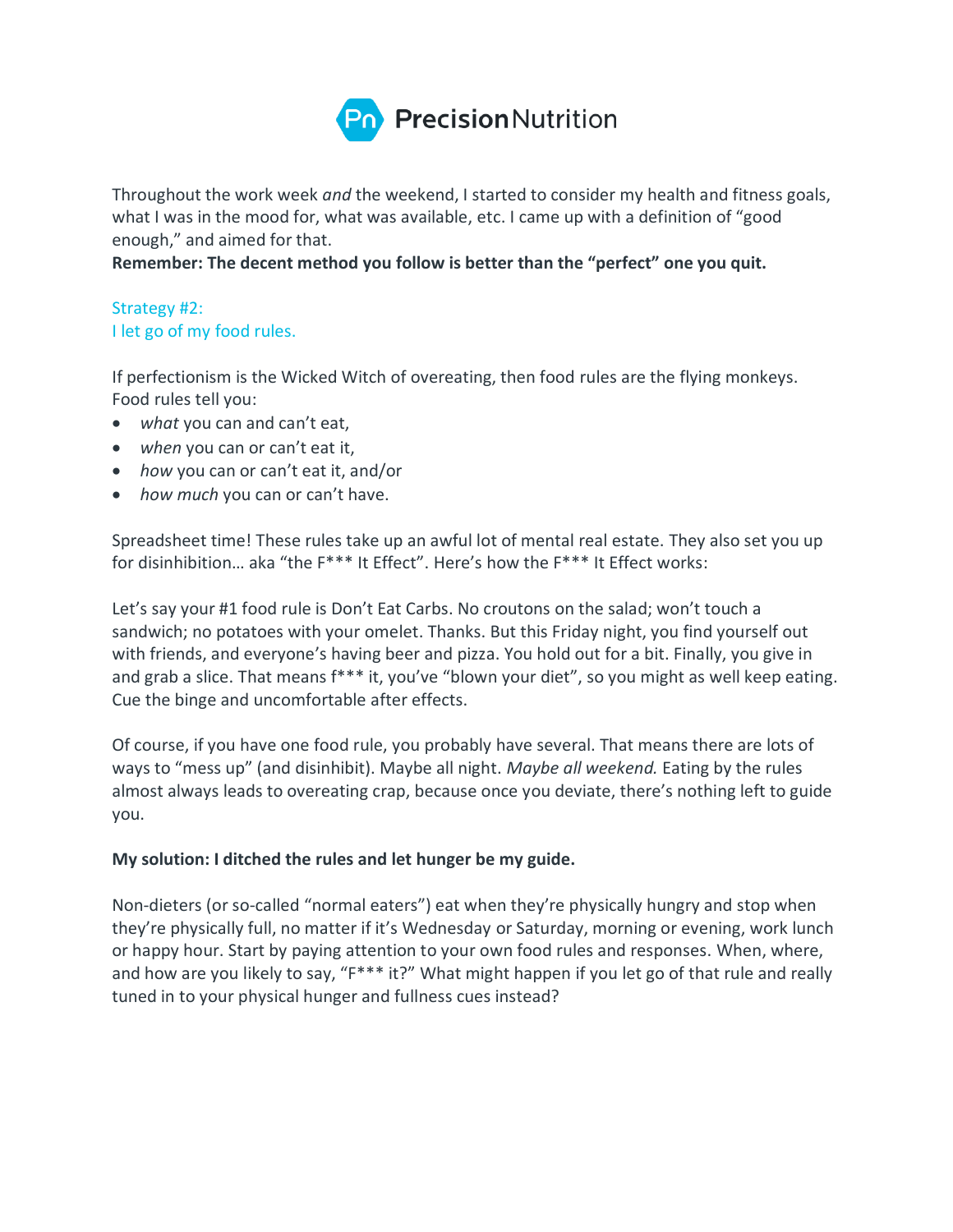

## Strategy #3: I gave up on "Cheat Days".

Monday through Saturday is all about being faithful to your diet. But Sunday… That's Cheat Day. Oh, Cheat Day. The happiest day of your week. You wake up on Cheat Day morning like a kid at Christmas. Go hog wild all day long, eating all the stuff you didn't permit yourself during the week. As evening nears, you start to freak out. So, you eat (and maybe drink) even more. Because tomorrow, it's back to reality. Back to fidelity and compliance. And no fun.

Sure, some people find the idea of a weekly Cheat Day useful both mentally and physically. If this is you, and it works for you, then by all means continue. But, for most of the people I've coached, having one Cheat Day means the rest of the week is food purgatory.

## **My solution: I quit the Cheat Day routine, and gave myself permission to choose what I wanted all week long.**

Like the F\*\*\* It Effect, Cheat Day depends on scarcity. Scarcity makes us feel anxious, needy, and greedy. The counter to a scarcity mindset? Abundance. For you and most people around you, food is abundant — not something to be hoarded or feared. (If that's true in your life, be grateful. It's a privilege.) You don't need to "cheat" because there's nothing, and no one, to "cheat" on. Maybe you enjoy some dessert on a Tuesday night because you're in the mood for it, or maybe you don't because you're satisfied from dinner. What and when you eat is up to you — and your hunger and fullness cues. No matter what day of the week it is.

#### Strategy #4:

## I owned my choices (Really. Owned them.)

Do you ever barter with yourself? Make deals, trades or swaps related to food? *"Okay, self, I'll turn down dessert today… but I'm gonna collect on the weekend and you better pony up the whole damn pie."*

In this mindset, one "good deed" gives you license to "sin" elsewhere. These trades rarely pay off — they usually just amount to a lot of mental gymnastics that help you avoid making tough decisions and help you justify overeating.

Look, we're all adults here. Trading off "good" and "bad" is for little kids and convicts. There is no "good" and "bad". There's no prison warden holding the keys. Mind games like this undermine your health goals — and your authority over your decisions.

**My solution: I started owning my choices and letting my adult values and deeper principles guide me when I sat down to eat.**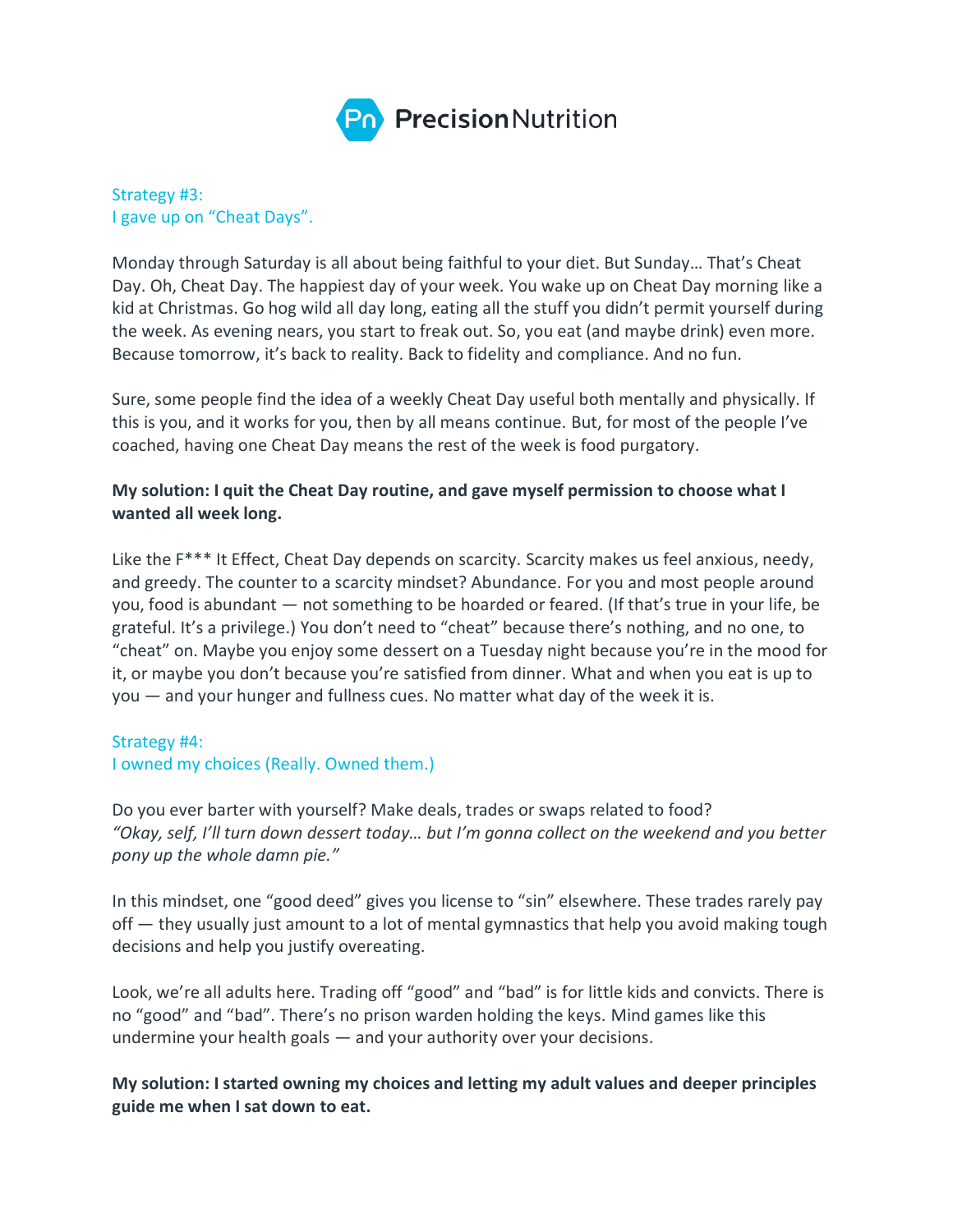

I started making food decisions by acknowledging the outcome I would expect, based on my experience. For example:

*"I'm choosing to eat this tub of ice cream on Saturday night. I'll probably feel nauseated and anxious afterwards. In this instance, I'm fine with it."*

In the end, own your choices: Don't moralize them. You're free to eat and drink anything you want. You choose *your* behavior. Just remember that different choices produce different outcomes. It's your call.

### Strategy #5: I stopped rationalizing.

Weekends present all sorts of comfortable justifications for eating a bunch of non-nutritious foods. It could be anything:

- You were busy. Or maybe you had nothing going on.
- You were traveling. Or maybe you were at home.
- You had to work. Or you had no work to do.
- You had family/social meals. Or maybe you ate alone.

Any excuse will do. Powerless victim of circumstance! But, busyness, boredom, travel, work, or family dinners don't inherently cause overeating. People eat or drink too much in lots of different situations. Their explanation simply matches whatever happens to be going on at the time. Rationalizations are a convenient script. They help us make sense of — and perpetuate our overeating or other unhelpful behaviors.

## **My solution: I stopped rationalizing and asked myself why I was really overeating.**

Sometimes, you'll want to eat crap. And too much of it. That's normal. But, instead of falling back on the tired victim-of-circumstance narrative, take the opportunity to ask yourself what's really going on. Are you bored? Stressed? Sad? Happy? Do this over and over and over, and you'll start to see some patterns. That's your pot of gold. That's your opportunity to change overeating behavior — and do something else to address those emotions instead of bingeing.

What to do next:

Some tips from Precision Nutrition…

There is no "perfect time" to eat better. Not tomorrow; not on Monday. Life is always a little nuts. All we can do is our best with what we've got. Right here, right now. Here's where to start.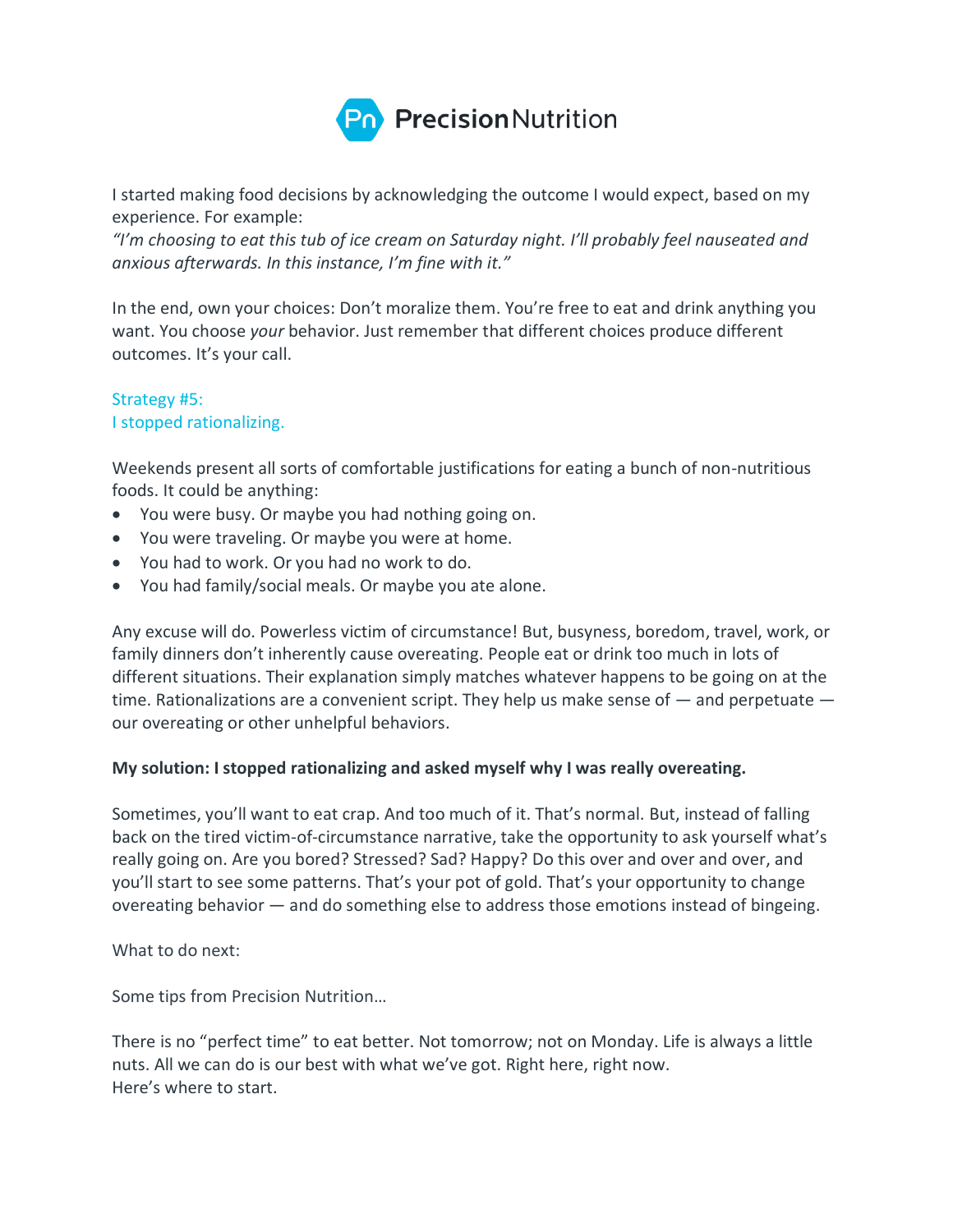

#### **Ask yourself: How's that weekend overeating working for you?**

If you're loving your Cheat Day, Friday junk-food bonanzas, or gut-punching Sunday brunches, and you're happy with the results, keep doing it. But, if you're conflicted, it could be time to investigate further.

## **Ask yourself: What does weekend overeating do for you? What is it a path to? What does it enable you to get or feel? How does it solve a problem or have a purpose for you?**

In my case, weekend overeating was self-medication for stress, stimulation and novelty, and a way to connect with other people.

To rearrange your mindset and break the cycle of weekend overeating, try:

- aiming for "good enough" instead of "perfect",
- letting go of your food rules,
- giving up the Cheat Days,
- owning your choices, and/or
- quitting the rationalizations.

## **If you feel urgency or compulsion when you overeat, consider talking to your doctor or a trained professional about binge eating disorder.**

#### **Apply the Precision Nutrition "clean slate" method.**

In [Precision Nutrition Coaching,](https://pacenutritioncoaching.com/) the clean slate approach means that after any and every "screw-up", you get to start fresh. Overate Friday night? No problem, wake up Saturday morning and start again. Don't try to compensate. Just get on with things as normal. You don't "pay back" the damage in the gym, nor do you kamikaze your way through a jar of peanut butter. You just pick yourself up, dust yourself off, and go back to doing your best.

#### **Put someone else in control for a while.**

Yes, you are the boss of you, and you should own your choices. But changing a deep-seated habit — even one that on the surface may seem silly and harmless, like overeating on the weekend — is challenging. Really challenging.

And, just like weight loss, the process of changing your habits will have ups and downs. It helps to team up with someone who will support and encourage you. Find a friend, a partner, a trainer, or a [coach,](https://pacenutritioncoaching.com/) who will listen to you and keep you accountable. For many clients, relinquishing control is a choice they're glad to own.